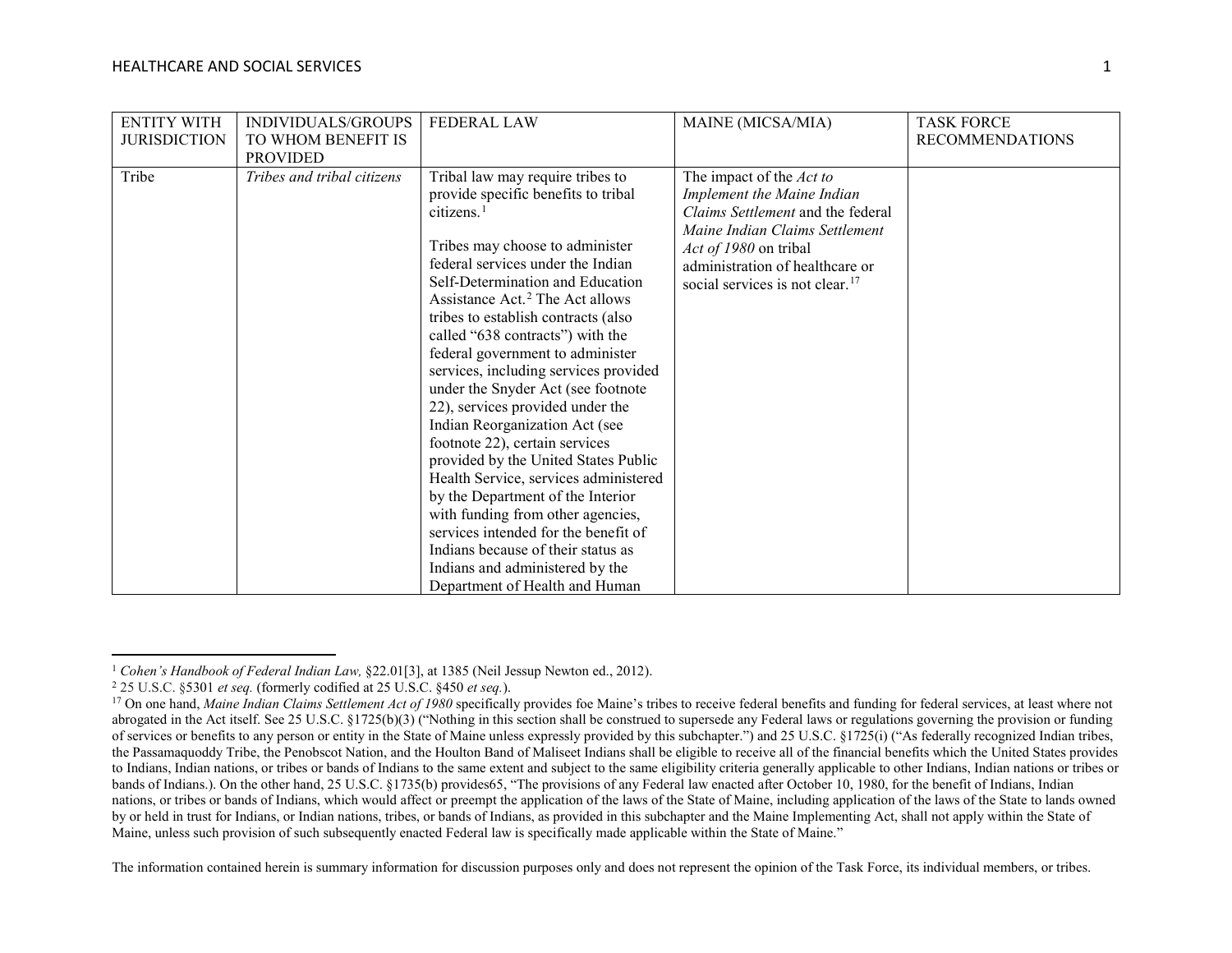<span id="page-1-4"></span><span id="page-1-3"></span><span id="page-1-2"></span><span id="page-1-1"></span><span id="page-1-0"></span>

|  | Services or the Department of the                 |  |
|--|---------------------------------------------------|--|
|  | Interior. <sup>3</sup>                            |  |
|  |                                                   |  |
|  | Self-determination contracts are                  |  |
|  | subject to certain requirements, as               |  |
|  | outlined in the law itself. <sup>4</sup> However, |  |
|  | the law provides that the federal                 |  |
|  | government may only deny a contract               |  |
|  | under certain circumstances,                      |  |
|  | including a finding by the                        |  |
|  | Department of the Interior that the               |  |
|  | services to be rendered are                       |  |
|  | unsatisfactory, that "adequate                    |  |
|  | protection of trust resources" is not             |  |
|  | provided for, that the services                   |  |
|  | contacted cannot be properly                      |  |
|  | completed or maintained under the                 |  |
|  | proposed contract, that the funds                 |  |
|  | requested are in excess of allowable              |  |
|  | amounts, or that the services                     |  |
|  | proposed are beyond the allowable                 |  |
|  | scope. <sup>5</sup>                               |  |
|  |                                                   |  |
|  | The Tribal Self-Governance Act <sup>6</sup>       |  |
|  | provided the opportunity for greater              |  |
|  | tribal autonomy and allows tribes to              |  |
|  | enter into an agreement, or compacts,             |  |
|  | with the federal government to                    |  |
|  | administer programs handled by the                |  |
|  | Department of the Interior. <sup>7</sup> Tribes   |  |
|  | are able to enter into self-governance            |  |
|  | compacts with the Department of                   |  |
|  | Health and Human Services to                      |  |

 $\overline{a}$ 

<sup>3</sup> 25 U.S.C. §5321(a)(1) (formerly codified at 25 U.S.C. §458aaa).

<sup>4</sup> 25 U.S.C. §5301 *et seq.* (formerly codified at 25 U.S.C. §450).

 $5$  25 U.S.C.  $\S 5321(a)(2)$  (formerly codified at 25 U.S.C.  $\S 458$ aaa $(a)(2)$ ).

<sup>6</sup> 25 U.S.C. §5383 (formerly codified at 25 U.S.C. §458aaa).

<sup>7</sup> *Cohen's Handbook of Federal Indian Law,* §22.02[3], at 1389 (Neil Jessup Newton ed., 2012); 25 U.S.C. §5381 *et seq.*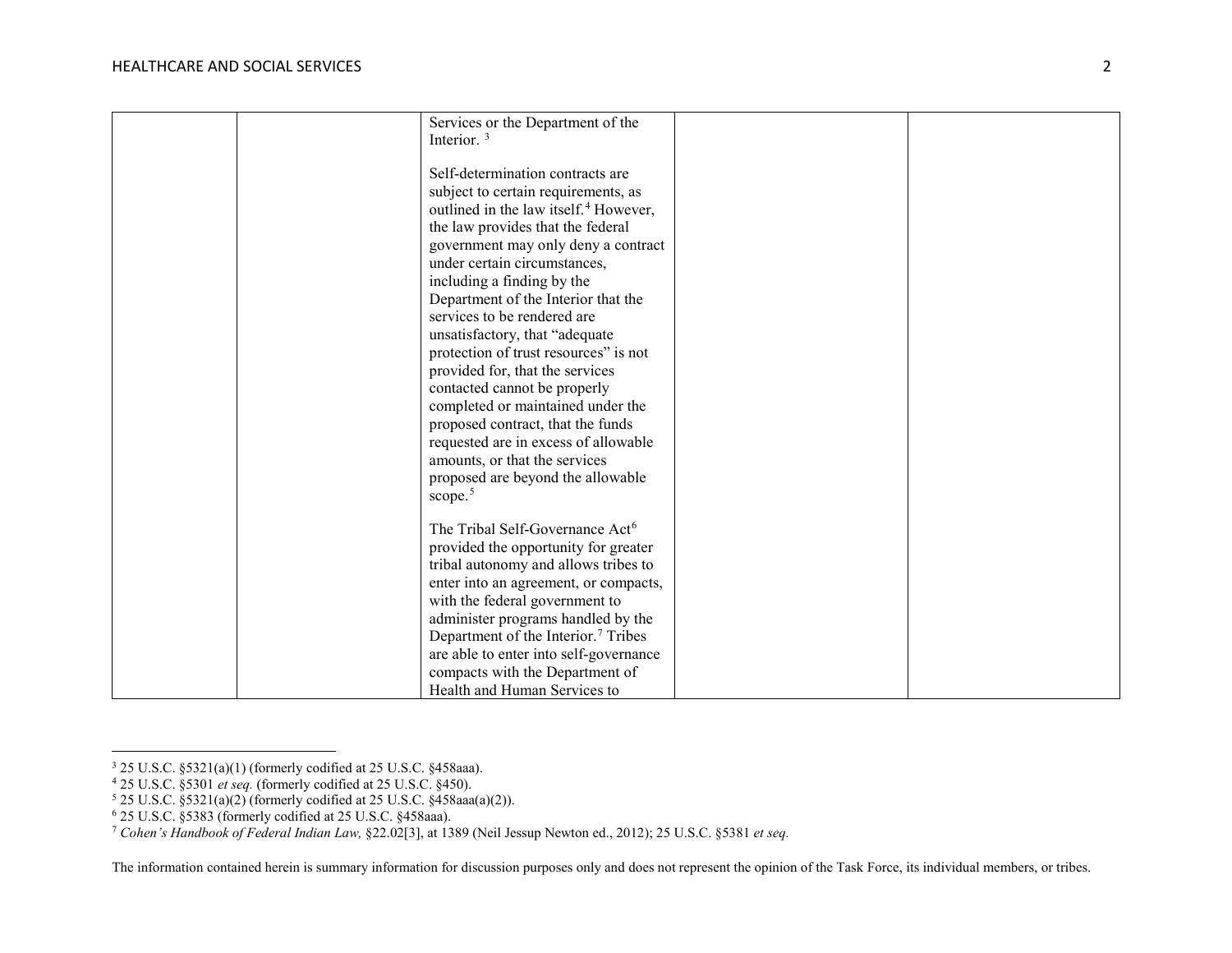<span id="page-2-5"></span><span id="page-2-4"></span><span id="page-2-3"></span><span id="page-2-2"></span><span id="page-2-1"></span><span id="page-2-0"></span>

| administer Indian Health Services                |  |
|--------------------------------------------------|--|
| (IHS) programs. <sup>8</sup>                     |  |
|                                                  |  |
| The law allows a limited number of               |  |
| tribes per year to enter into self-              |  |
| governance compacts. <sup>9</sup> In order to be |  |
| eligible, tribes must have completed a           |  |
| required planning phase, requested               |  |
| participation by resolution or other             |  |
| action by the tribe's governing body,            |  |
| and have demonstrated financial                  |  |
| stability and management capacity                |  |
| for three fiscal years. <sup>10</sup>            |  |
|                                                  |  |
| Funding of self-determination                    |  |
| contracts and self-governance                    |  |
| compacts is subject to Congressional             |  |
| appropriations. <sup>1</sup>                     |  |
|                                                  |  |
| Tribes are not able to self-administer           |  |
| programs described under the Social              |  |
| Security Act (including SSI) because             |  |
| these programs are not administered              |  |
| "for the benefit of Indians because of           |  |
| their state as Indians"). <sup>12</sup> However  |  |
| other programs, including TANF and               |  |
| child welfare, child support                     |  |
| enforcement and adoption and foster              |  |
| services, have statutory language that           |  |
| allows for direct administration. <sup>13</sup>  |  |
|                                                  |  |
| Tribes may administer Supplemental               |  |
| <b>Nutrition Assistance Program</b>              |  |

<sup>8</sup> *Cohen's Handbook of Federal Indian Law,* §22.02[3], at 1390 (Neil Jessup Newton ed., 2012).

l

 $9$  25 U.S.C. §5383(b)(1).

 $10$  25 U.S.C. §5383(c)(1).

<sup>11</sup> 25 U.S.C. §5383(e) (self-governance compacts); 25 U.S.C. §5322(a) (self-determination contracts); *see Cohen's Handbook of Federal Indian Law,* §22.02[5], at 1394 (Neil Jessup Newton ed., 2012),

<sup>&</sup>lt;sup>12</sup> Cohen's Handbook of Federal Indian Law, §22.06[2][b], at 1445-56 (Neil Jessup Newton ed., 2012) (citing former 25 U.S.C. §450f(a)(1)(E), currently codified at 25 U.S.C. §5321(a)(1)(E)).

<sup>13</sup> *Cohen's Handbook of Federal Indian Law,* §22.06[2][b], at 1446 (Neil Jessup Newton ed., 2012).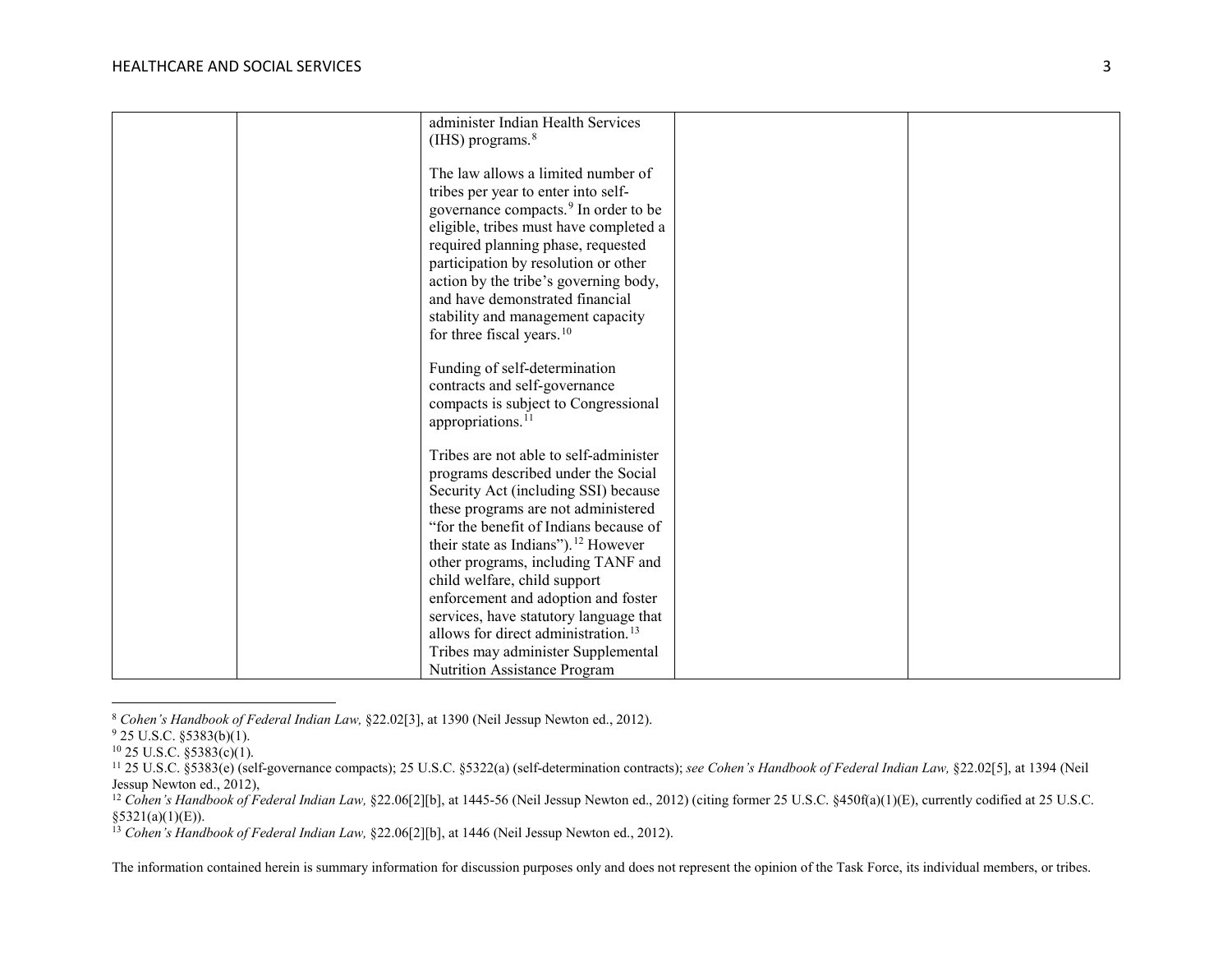$\overline{\phantom{a}}$ 

<span id="page-3-2"></span><span id="page-3-1"></span><span id="page-3-0"></span>

|              |                             | (SNAP) benefits (otherwise known as             |                                        |  |
|--------------|-----------------------------|-------------------------------------------------|----------------------------------------|--|
|              |                             | food stamps) if the Food and                    |                                        |  |
|              |                             | Nutrition Service of the United States          |                                        |  |
|              |                             | Department of Agriculture (USDA)                |                                        |  |
|              |                             | determines that the state is not                |                                        |  |
|              |                             | properly handling program                       |                                        |  |
|              |                             | administration on a reservation and             |                                        |  |
|              |                             | that the tribe has the ability to               |                                        |  |
|              |                             | manage the program's                            |                                        |  |
|              |                             | administration. <sup>14</sup> The Special       |                                        |  |
|              |                             | Supplemental Nutrition Program for              |                                        |  |
|              |                             | Women Infants, and Children (WIC)               |                                        |  |
|              |                             | allows for tribal administration. <sup>15</sup> |                                        |  |
|              |                             | The Federal Tort Claims Act                     |                                        |  |
|              |                             | provides that the federal government            |                                        |  |
|              |                             | is responsible for tort claims against          |                                        |  |
|              |                             | tribes carrying out self-determination          |                                        |  |
|              |                             | contracts and as such, the Attorney             |                                        |  |
|              |                             | General will provide representation             |                                        |  |
|              |                             | in such cases. <sup>16</sup>                    |                                        |  |
|              | Non-tribal citizens         | Tribes may provide certain healthcare           | The Act to Implement the Maine         |  |
|              |                             | services to non-tribal citizens. See            | <i>Indian Claims Settlement</i> or the |  |
|              |                             | Federal Section for additional                  | federal Maine Indian Claims            |  |
|              |                             | information.                                    | Settlement Act does not appear to      |  |
|              |                             |                                                 | affect federal language regarding      |  |
|              |                             |                                                 | the delivery of healthcare or social   |  |
|              |                             |                                                 | services to non-tribal citizens,       |  |
|              |                             |                                                 | though see footnote 17.                |  |
|              |                             |                                                 |                                        |  |
| <b>State</b> | Tribes and tribal citizens. | Services provided by state                      | The Passamaquoddy Tribe,               |  |
|              |                             | governments must be                             | Penobscot Nation and Houlton           |  |
|              |                             | nondiscriminatory, and states cannot            | Band of Maliseet Indians are           |  |
|              |                             | exclude tribal citizens from receipt of         | eligible for state benefit             |  |
|              |                             | services for which they would be                |                                        |  |

<sup>14</sup> *Cohen's Handbook of Federal Indian Law,* §22.06[3], at 1447 (Neil Jessup Newton ed., 2012).

<sup>15</sup> *Cohen's Handbook of Federal Indian Law,* §22.06[3], at 1447 (Neil Jessup Newton ed., 2012).

<sup>&</sup>lt;sup>16</sup> Cohen's Handbook of Federal Indian Law, §22.02[4][a], at 1391 (Neil Jessup Newton ed., 2012) (citing former 25 USC 450f(d), currently codified at 25 U.S.C. §5321(d), and the Indian Appropriations Act, Pub. L. No. 101-512, §314, 104 Stat. 1915 (1990)).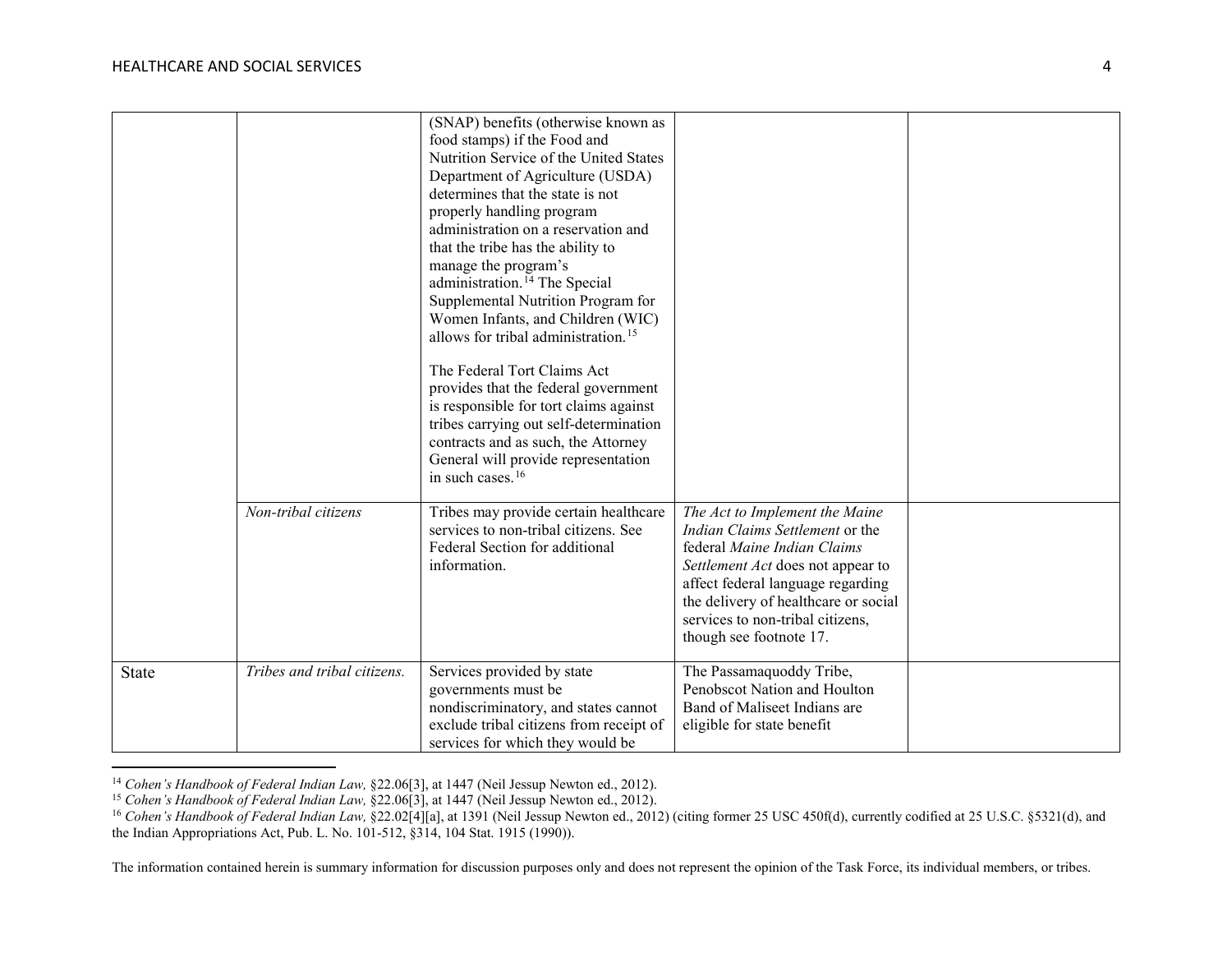l

<span id="page-4-6"></span><span id="page-4-5"></span><span id="page-4-4"></span><span id="page-4-3"></span><span id="page-4-2"></span><span id="page-4-1"></span><span id="page-4-0"></span>

|                       |                            | eligible were they not tribal<br>citizens. $18$<br>States administering federal programs<br>may not restrict Indians' access to<br>benefits due to their status as<br>Indians. <sup>19</sup>                                                                                                                                                                                                                                                                                                                                           | programs. <sup>20</sup> The tribes are also<br>eligible for discretionary state<br>grants or loans. <sup>21</sup><br>Residents of Passamaquoddy and<br>Penobscot territories or the<br>Houlton Band Trust Land are<br>eligible for state benefit<br>programs. <sup>22</sup> |  |
|-----------------------|----------------------------|----------------------------------------------------------------------------------------------------------------------------------------------------------------------------------------------------------------------------------------------------------------------------------------------------------------------------------------------------------------------------------------------------------------------------------------------------------------------------------------------------------------------------------------|-----------------------------------------------------------------------------------------------------------------------------------------------------------------------------------------------------------------------------------------------------------------------------|--|
| Federal<br>Government | Tribes and tribal citizens | The federal government has an<br>obligation to provide certain services<br>to tribal citizens. This obligation<br>derives from treaties and other<br>agreements, the inherent trust<br>relationship that exists between tribal<br>citizens and the federal government<br>and federal law itself. <sup>23</sup> Courts have<br>interpreted laws regarding this<br>obligation liberally and have been<br>critical of efforts to reduce or restrict<br>services. <sup>24</sup> However, there have been<br>cases in which the courts have | The impact of the Act to<br>Implement the Maine Indian<br>Claims Settlement and the federal<br>Maine Indian Claims Settlement<br>Act on tribal administration of<br>healthcare or social services is not<br>clear (see footnote 17).                                        |  |

<sup>&</sup>lt;sup>18</sup> *Cohen's Handbook of Federal Indian Law,* §22.01[3], at 1385 (Neil Jessup Newton ed., 2012) ("Indians therefore have a right to state services on the same terms as other state citizens. Indians may not be excluded from state services because of their special trust relationship with the federal government, because they live on tax-exempt land, or because they are entitled to federal services).

<sup>19</sup> *Cohen's Handbook of Federal Indian Law,* §22.06[2][a], at 1444 (Neil Jessup Newton ed., 2012) (citing *Morton v. Ruiz*, 415 U.S. 199 (1974)).

<sup>&</sup>lt;sup>20</sup> An Act to Implement the Maine Indian Claims Settlement, 30 M.R.S.A. §6211(1) ("The Passamaquoddy Tribe, the Penobscot Nation and Houlton Band of Maliseet Indians are eligible for participation and entitled to receive benefits from the State under any state program that provides financial assistance to all municipalities as a matter of right. Such entitlement must be determined using statutory criteria and formulas generally applicable to municipalities in the State."). *See* 30 M.R.S.A. §6211(1)-(2) (describing funding calculations).

<sup>21</sup> *An Act to Implement the Maine Indian Claims Settlement,* 30 M.R.S.A. §6211(3).

<sup>&</sup>lt;sup>22</sup> An Act to Implement the Maine Indian Claims Settlement, 30 M.R.S.A. §6211(4) ("Residents of the Indian territories or Houlton Band Trust Land are eligible for and entitled to receive any state grant, loan, unemployment compensation, medical or welfare benefit or other social service to the same extent as and subject to the same eligibility requirements applicable to other persons in the State as long as in computing the extent to which any person is entitled to receive any such funds any money received by such person from the United States within substantially the same period of time for which state funds are provided and for a program or purpose substantially similar to that funded by the State is deducted in computing any payment to be made by the State.").

<sup>&</sup>lt;sup>23</sup> Cohen's Handbook of Federal Indian Law, §22.01[3], at 1384 (Neil Jessup Newton ed., 2012). Relevant federal laws include Snyder Act (25 U.S.C.§13), which directs the Bureau of Indian Affairs to "direct, supervise and expend" funds for healthcare and other services for Indians, and the Indian Health Care Improvement Act or IHCIA (25 U.S.C. §1601 *et seq.*). 24 *Cohen's Handbook of Federal Indian Law,* §22.01[3], at 1384 (Neil Jessup Newton ed., 2012; See *Morton v. Ruiz,* 415 U.S. 199 (1974); *McNabb v. Bowen*, 829 F.2d 787, 792

<sup>(9</sup>th Cir. 1987); and *State of Arizona v. United States,* 657 F.2d 1479 (9th Cir 1988).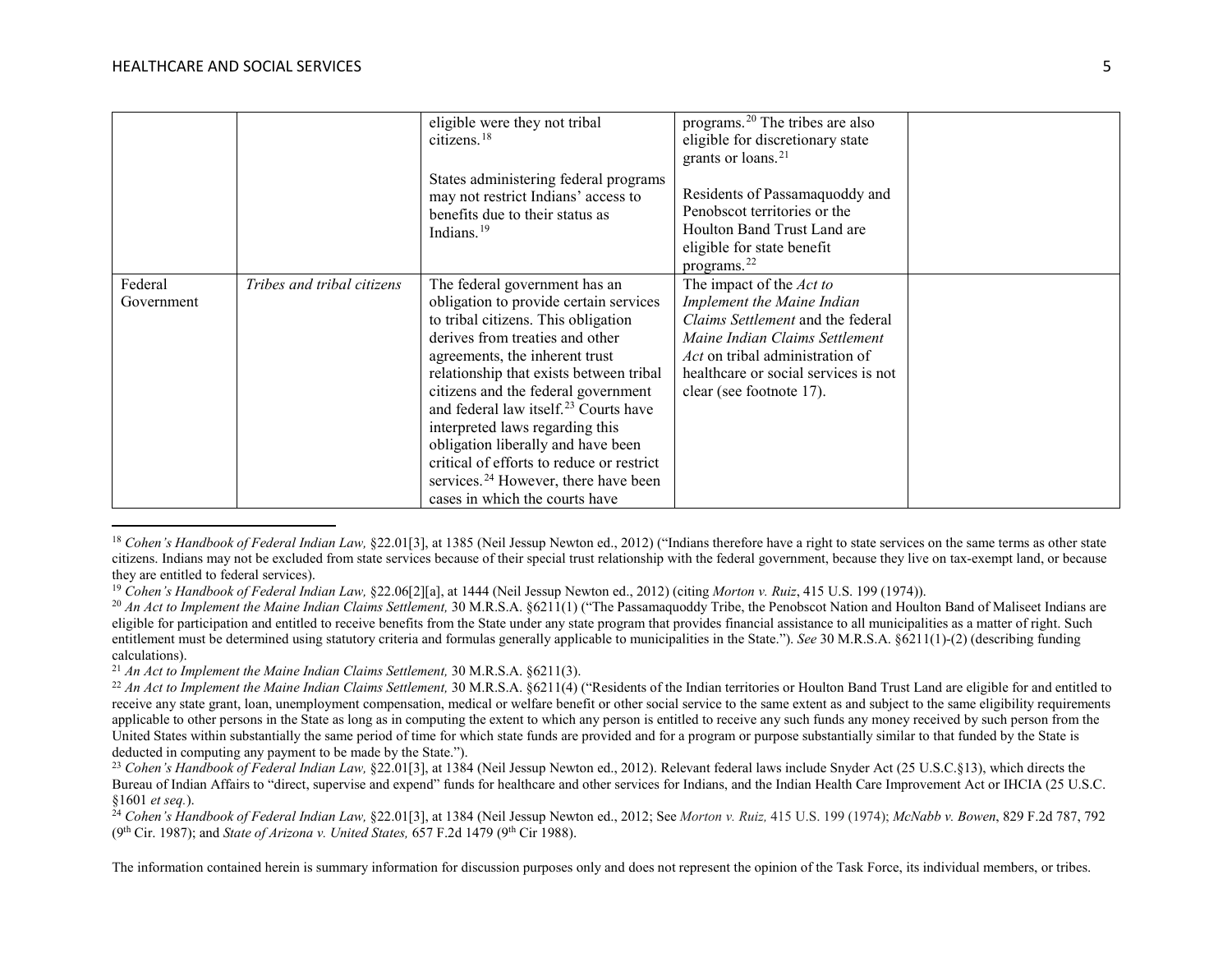$\overline{a}$ 

<span id="page-5-3"></span><span id="page-5-2"></span><span id="page-5-1"></span><span id="page-5-0"></span>

| allowed for redistribution of<br>resources and for attenuation of<br>services when similar services are<br>available via other means. <sup>25</sup><br>Aside from healthcare <sup>26</sup> , other<br>services specific to Indians provided<br>for under federal law include:                                                                |  |
|----------------------------------------------------------------------------------------------------------------------------------------------------------------------------------------------------------------------------------------------------------------------------------------------------------------------------------------------|--|
| general assistance,<br>a work experience program<br>for those receiving general<br>assistance,<br>employment assistance and<br>vocational training,<br>burial assistance,<br>disaster and emergency<br>assistance,<br>adult care supports, and<br>social and protective<br>services for children, the<br>elderly and families. <sup>27</sup> |  |
| Tribal citizens are also eligible for<br>federal programs such as Temporary<br>Assistance for Needy Families<br>(TANF), Supplemental Security<br>Income (SSI) and other supports. <sup>28</sup> .                                                                                                                                            |  |

<sup>&</sup>lt;sup>25</sup> Cohen's Handbook of Federal Indian Law, §22.01[3], at 1384 (Neil Jessup Newton ed., 2012) (citing *Vigil v. Andrus,* 667 F.2d 931 (10<sup>th</sup> Cir 1982), in which the court determined that the BIA could transfer its school lunch program, which had provide free school lunch to all Indian children, to the United States Department of Agriculture, which provided lunches only to children with demonstrated need, and *Lincoln v. Vigil* 508 U.S. 182 (1993), in which the Court determined that the Indian Health Service could discontinue certain clinical services so as to direct resources to a broader group of Indians).

<sup>&</sup>lt;sup>26</sup> See the Indian Health Care Improvement Act or IHCIA (25 U.S.C. §1601 *et seq.*). Because the IHCIA was authorized as part of the Affordable Care Act, its future is uncertain given ongoing litigation. *See Texas v. United States*, 340 F. Supp. 3d 579 (N.D. Tex. 2018).

 $^{27}$  *Cohen's Handbook of Federal Indian Law,* §22.06[1], at 1443 (Neil Jessup Newton ed., 2012), citing 25 C.F.R. §20.300-20.319 (general assistance), 25 C.F.R. §20.320-20.323 (work experience), 25 C.F.R. Pts. 26 and 27 (employment assistance and vocational training), 25 C.F.R. §20.324-20.327 (burial assistance), 25 C.F.R. §20.327-20.330 (disaster and emergency assistance), 25 C.F.R. §20.331-20.335 (adult care), 25 C.F.R. §20.400-20.516 (social and protective services)).

<sup>&</sup>lt;sup>28</sup> Cohen's Handbook of Federal Indian Law, §22.06[2][a], at 1444, (Neil Jessup Newton ed., 2012).